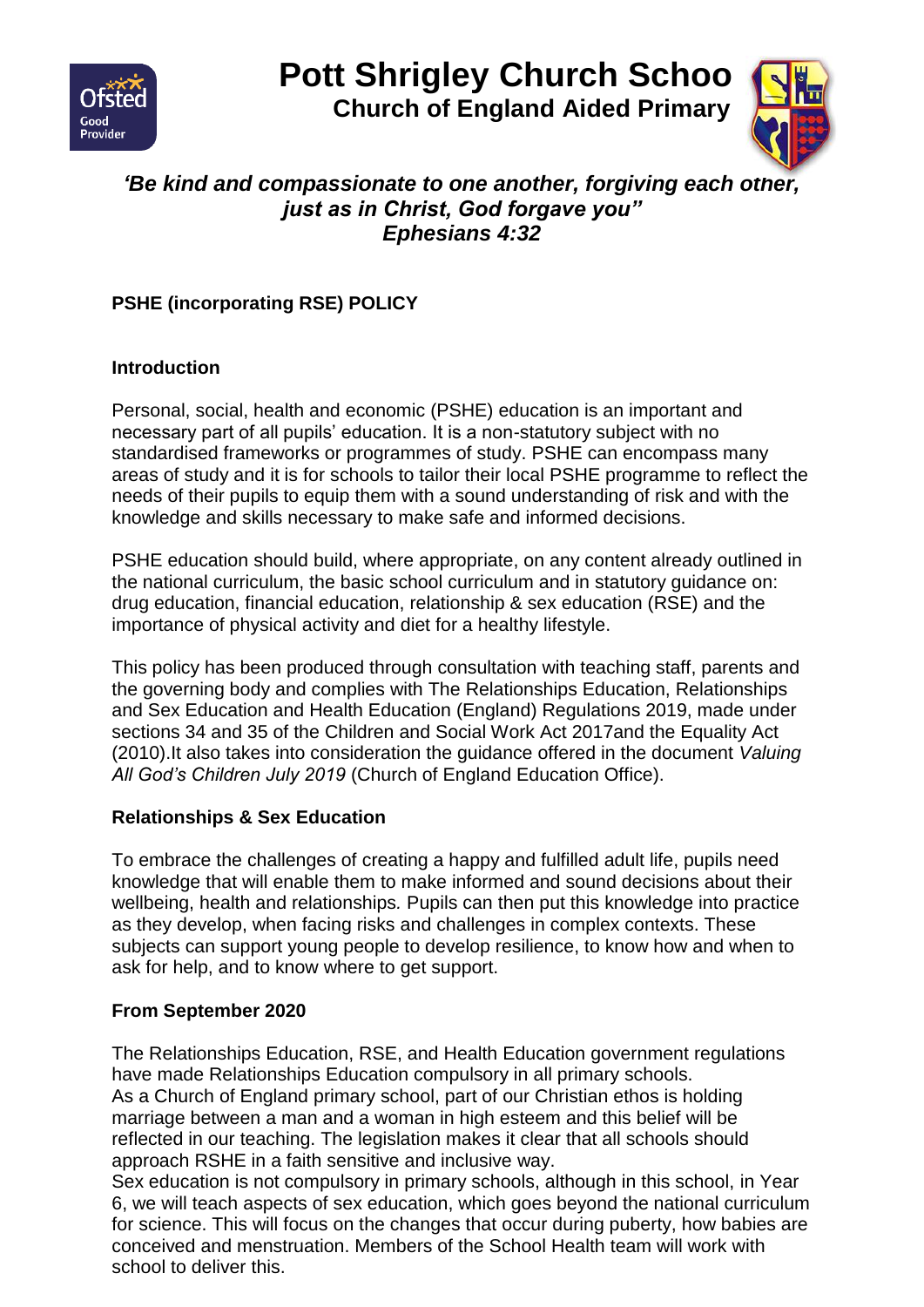#### **Aims**

To be aware of children's needs and understanding at various developmental stages and respond appropriately.

To help children to understand themselves, have a positive self-image, and have good feelings and attitudes towards living and loving.

 To work with partners in education to provide continuity of RSE for the transition to high school.

To promote an understanding of the nature of personal relationships, love, marriage and family life.

To develop sensitive attitudes towards varied types of family relationships, including same-sex relationships or relationships which include trans people, if and when children ask about them. *For example, children regularly watch BBC* 

*Newsround(which highlights issues regarding relationships and gender in a positive, child-friendly way)and we have a variety of books available containing stories about different types of family backgrounds alongside traditional texts which parents are welcome to come and share.*

To develop an awareness of the importance of sensitivity for the feelings of others and of the responsibilities individuals have to society and to one another.

To provide information relevant to physical, emotional and social aspects of sexual development appropriate to the individual's age and level of maturity. *For example, children in year 6 will be taught about the effects of puberty and how to stay safe online. We will respond with sensitivity to the natural curiosity of young children. Questions will be answered sensitively, with reference to the context in which they were asked.*

To foster the personal confidence of the individual to talk about any issue of personal preference, including sexuality, using the appropriate vocabulary as and when appropriate.

To establish a framework and mechanisms, which encourage efficient co-operation between institutions and their wider community, including parents and appropriate support agencies.

To develop a curriculum in the broadest sense, which reflects equal esteem for girls and boys, men and women.

To inform, in an age appropriate manner, about the influence of digital and social media.

#### **Learning & teaching**

The Department for Education *recommends* that the Relationships Education, RSE and Health Education programmes complement, and do not duplicate, content covered in national curriculum6 subjects such as citizenship, science, computing and PE. It is important to check prior knowledge and build this into the planning process to ensure a smooth transition between primary and secondary.

Our PSHE/RSE will be delivered through:

Time-tabled Forest schools/LOTC activities, particularly those which involve fostering good relationships both inside and outside the school group.

Mind Mechanics/resilient classroom approach

Health& safety/first aid workshops

E safety workshops/NSPCC workshops Residential visits

Through other subjects/curriculum areas

Through school events and activities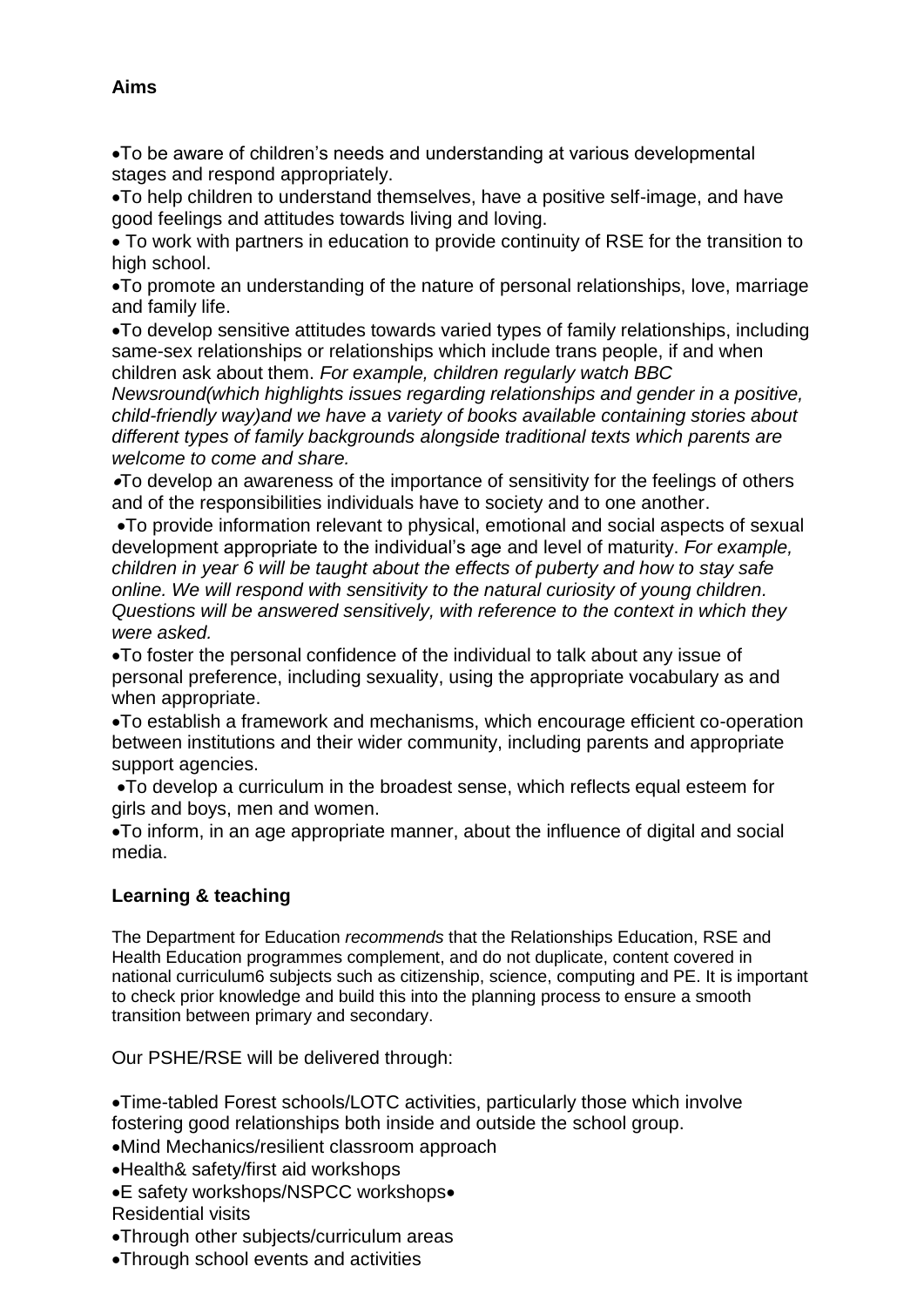Through pastoral care and guidance

Through church services led by the school and incumbent at St Christopher's **Church** 

Through learning with the School Health team

All staff are encouraged to develop a repertoire of flexible, active learning methods. These may include:

- Circle Time
- Working in different group settings
- Problem solving& team challenges
- Setting our own success criteria
- Pupil Voice
- Drama and role play

#### **Human sexuality, including LGBT**

In our school, we will inform children, when it is seen as an appropriate time and place to do so that people were created male and female, but some people grow to find that they don't feel they fit into being the person they were born to be. They are identified as lesbian, gay, bisexual or transgender. We will ensure that our teaching is in line with Church of England guidance, is sensitive, age-appropriate and delivered with reference to the law.

#### **Special Educational Needs and Disability (SEND)**

Relationships Education, RSE and Health Education (inc. Drugs Education) must be accessible for all pupils. This is particularly important when planning teaching for pupils with special educational needs and disabilities as they represent a large minority of pupils. High quality teaching that is differentiated and personalised will be the starting point to ensure accessibility. The school will be mindful of the preparing for adulthood outcomes as set out in the SEND code of practice, when preparing these subjects for those with SEND.

#### **Monitoring, Assessment Recording & Reporting**

PSHE Education and Relationships & Sex Education (inc. Drugs Education) will be monitored by the subject leader and a named member of the governing *boy*. TYPO!! Body. Any decisions or alterations to policy will be made by the standards, teaching & learning committee of the governing body following guidance by the subject leader and headteacher. This policy will be reviewed as necessary in the first three years and then every three years thereafter through consultation with teaching staff, parents and the governing body.

As well as fulfilling their legal obligations, the headteacher and governing body will make sure that

:• all pupils make progress in achieving the expected educational outcomes;

the subjects are well led, effectively managed and well planned;

the quality of provision is subject to regular and effective self-evaluation;

teachers explore how new teaching methods and technology can be fully utilised to support the subjects;

teaching is delivered in ways that are accessible to all pupils with SEND;

clear information is provided for parents on the subject content and the right to request that their child is withdrawn; and,

the subjects are resourced, staffed and timetabled in a way that ensures that the school can fulfil its legal obligations and the Christian ethos and teaching of the school.

Safeguarding is a high priority within a balanced curriculum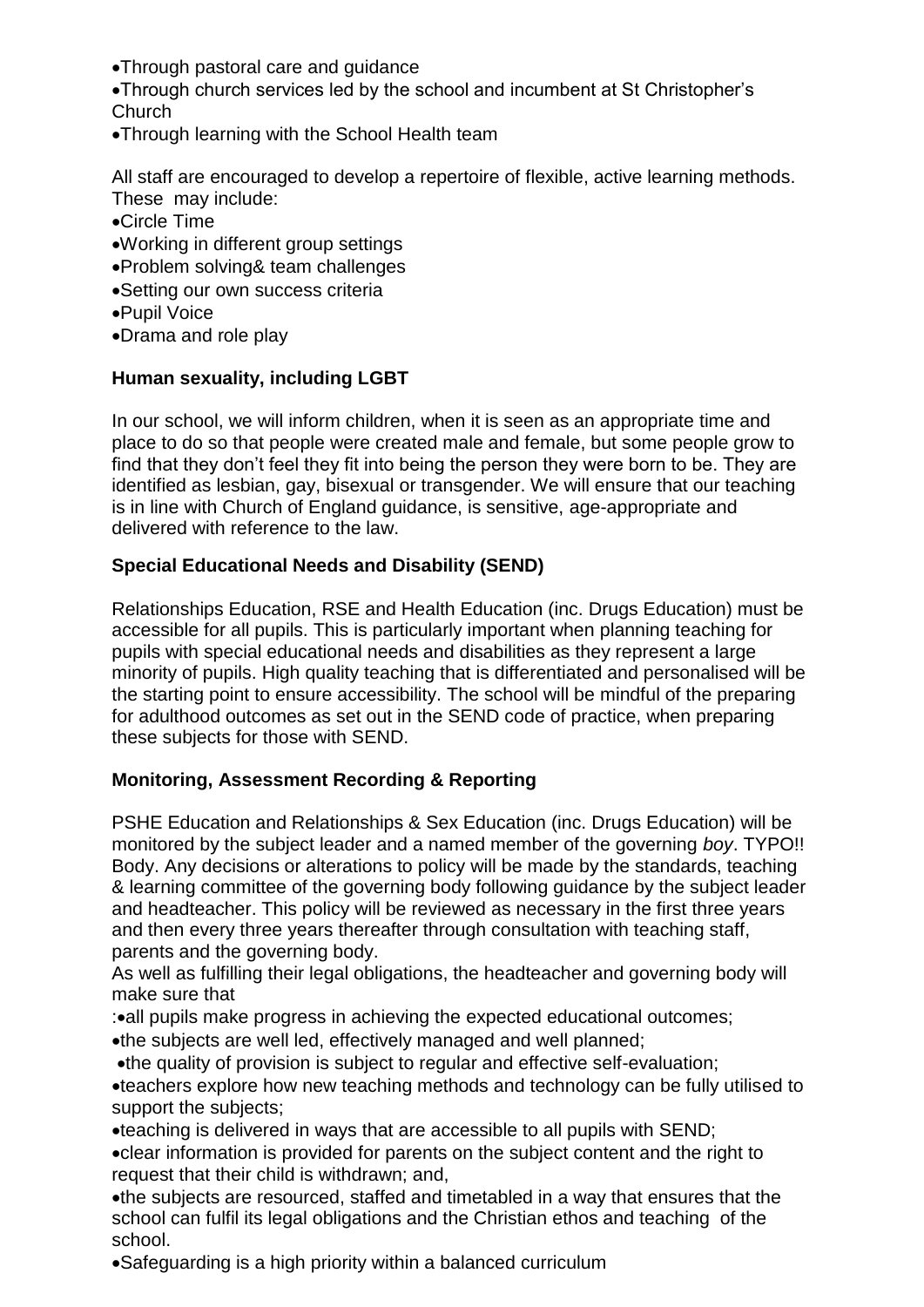#### **Foundation governors' responsibilities**

Foundation governors will also have wider responsibilities in relation to maintaining and developing the Christian ethos of the school.

In addition, the subject leader will:

raise awareness amongst all staff of their contribution to the children's personal and social development, including relationships

establish a shared view of best practice to which all pupils are entitled lead policy development

agree the main priorities for the children's personal and social development and identify the major opportunities for meeting these priorities across the curriculum provide appropriate support and training for staff

monitor and evaluate the programme, including the use of outside agencies, and children's responses to the programme

carry out a continuous process of review and development of the programme as part of the annual cycle of school improvement

order and monitor resources to which parents may have access

#### **Assessment in Relationships and PSHE Education (inc. Drugs Education**)

does not imply that children are failing as people or citizens. It is not a judgement on the worth, personality or value of an individual child or their family. A statement of each child's progress is reported to parents in the end of year reports.

#### **The Right to be excused from sex education (commonly referred to as the right to withdraw)**

Relationships Education, through PHSE, is a statutory part of the curriculum and parents do not have the right to withdraw their child from any aspect of that provision other than sex education.

However, parents do have the right to request that their child be withdrawn from some or all of sex education which is delivered as part of statutory RSE. Before granting any such request, the headteacher would request a meeting, as good practice to:

discuss the request with the parent and, as appropriate, with the child to ensure that their wishes are understood and to clarify the nature and purpose of the curriculum. discuss with the parent the benefits of receiving this important education and any detrimental effects that withdrawal might have on the child. This could include any social and emotional effects of being excluded, as well as the likelihood of the child hearing their peers' version of what was said in the classes, rather than what was directly said by the teacher. Once those discussions have taken place, except in exceptional circumstances, the school would respect the parents' request to withdraw the child and automatically withdraw a pupil from any sex education delivered, other than as part of the science curriculum. There is no right to withdraw from the National Curriculum.

If a child is excused from sex education, it is the school's responsibility to ensure that the pupil receives appropriate, purposeful education during the period of withdrawal.

For the vast majority of pupils with SEND, including those with education, health and care plans, their SEND should not be a consideration in deciding whether to grant a parental request, however there may be exceptional circumstances where the head teacher will want to take a pupil's SEND into account when making this decision. Drugs Education & Substance Misuse Introduction It is essential for our children to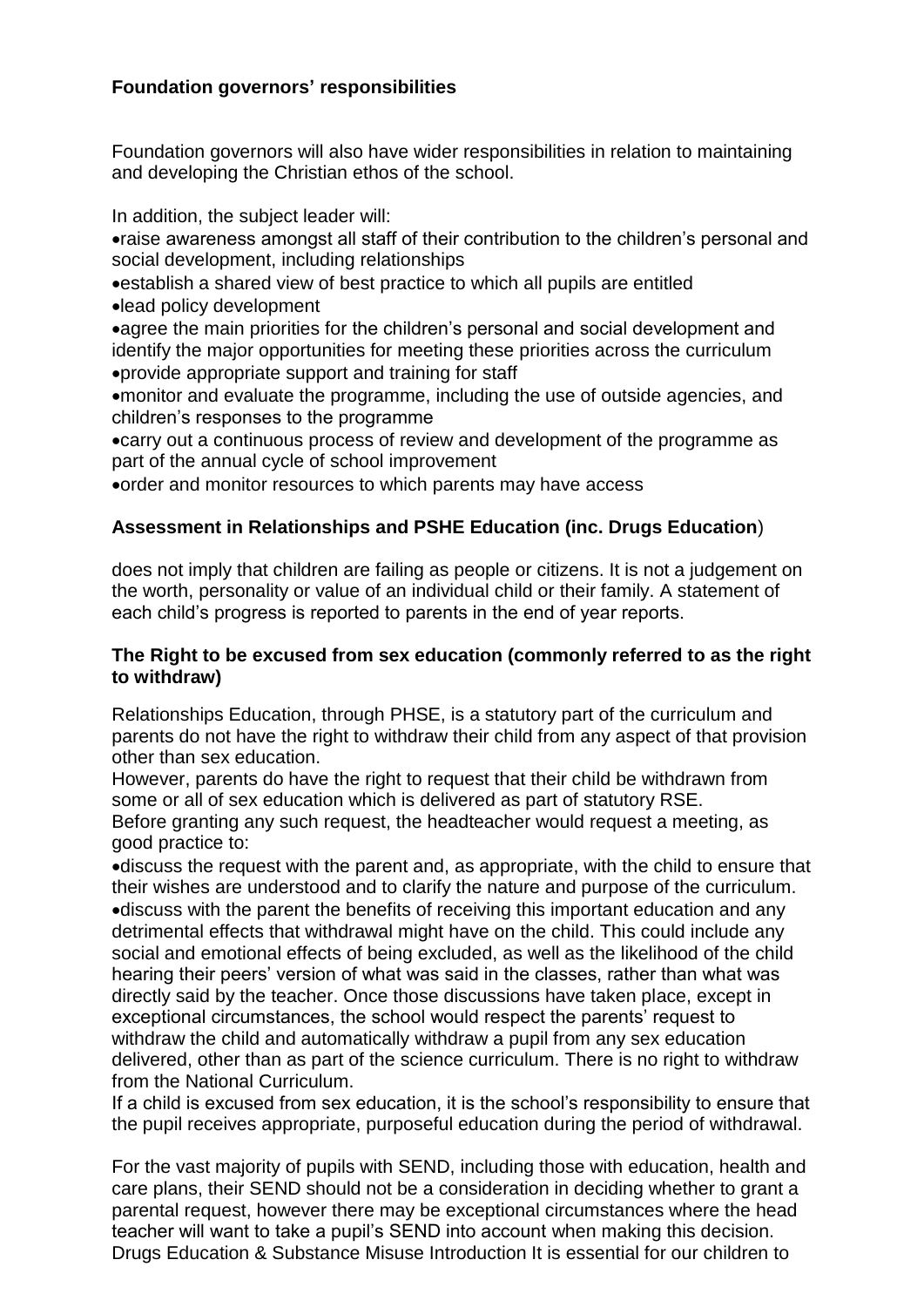be educated fully about the misuse of drugs and substances in order to prepare them for life as teenagers and adults.

The ethos of our school is based upon love and respect for one another and we regard ourselves as a family unit. It is within such a close knit moral framework that we would seek to influence and educate, raising the issue of drug awareness through the 'hidden curriculum' as well as directly through topics in science lessons.

#### **Statement of Policy**

The teachers, non-teaching staff and governors of our School:

condones neither the misuse of drugs and alcohol by members of the school, nor the illegal supply of these substances.

is committed to the health and safety of its pupils and will take action to safeguard their well being.

acknowledges the importance of its pastoral role in the welfare of young people. acknowledges the need to be aware and sensitive to the fact that some children may be living with drug-using parent/carers.

In response to shared concerns both locally and nationally, we wish to state that as part of our care for the welfare of our pupils we believe that we have aduty to inform and educate young people on the consequences of drug use (including tobacco) and misuse.

Whilst we acknowledge that nationally the numbers of young people who misuse substances is rising dramatically and not wishing to be alarmist, it is seen as important to recognise that larger numbers of young people choose not to misuse substances.

## **Aims**

We believe and support the following aims:-

to enable pupils to make healthy, informed choices by increasing knowledge, challenging attitudes and developing and practising skills.

to provide accurate information and increase understanding about the implications and possible consequences of misuse

to widen understanding about related health and social issues.

to provide up to date information to parents.

Headteacher to liaise with the appropriate services and arrange INSET for staff as and when appropriate.

Staff to be aware that generally the LA recommends that substance use and misuse issues are best dealt with by trained staff who can gauge the most appropriate level of response to their questions and comments.

## **Drug abuse**

If legal drugs are brought onto the premises they will be confiscated and locked in a secure area by the headteacher. Parents will be informed. A repeat occurrence would result in a fixed term exclusion, subject to governor approval (see Relationships & Behaviour Policy). If illegal drugs are brought onto the premises they will be confiscated and locked in a secure area by the headteacher. The Police will be informed and under safeguarding arrangements social services will be informed. Action taken thereafter will be under the guidance and support of other agencies. Other substances may be confiscated and disposed of by an external agency. If this is the case the school will write to the parents within seven days confirming that this has taken place. (See note below).

**Note**